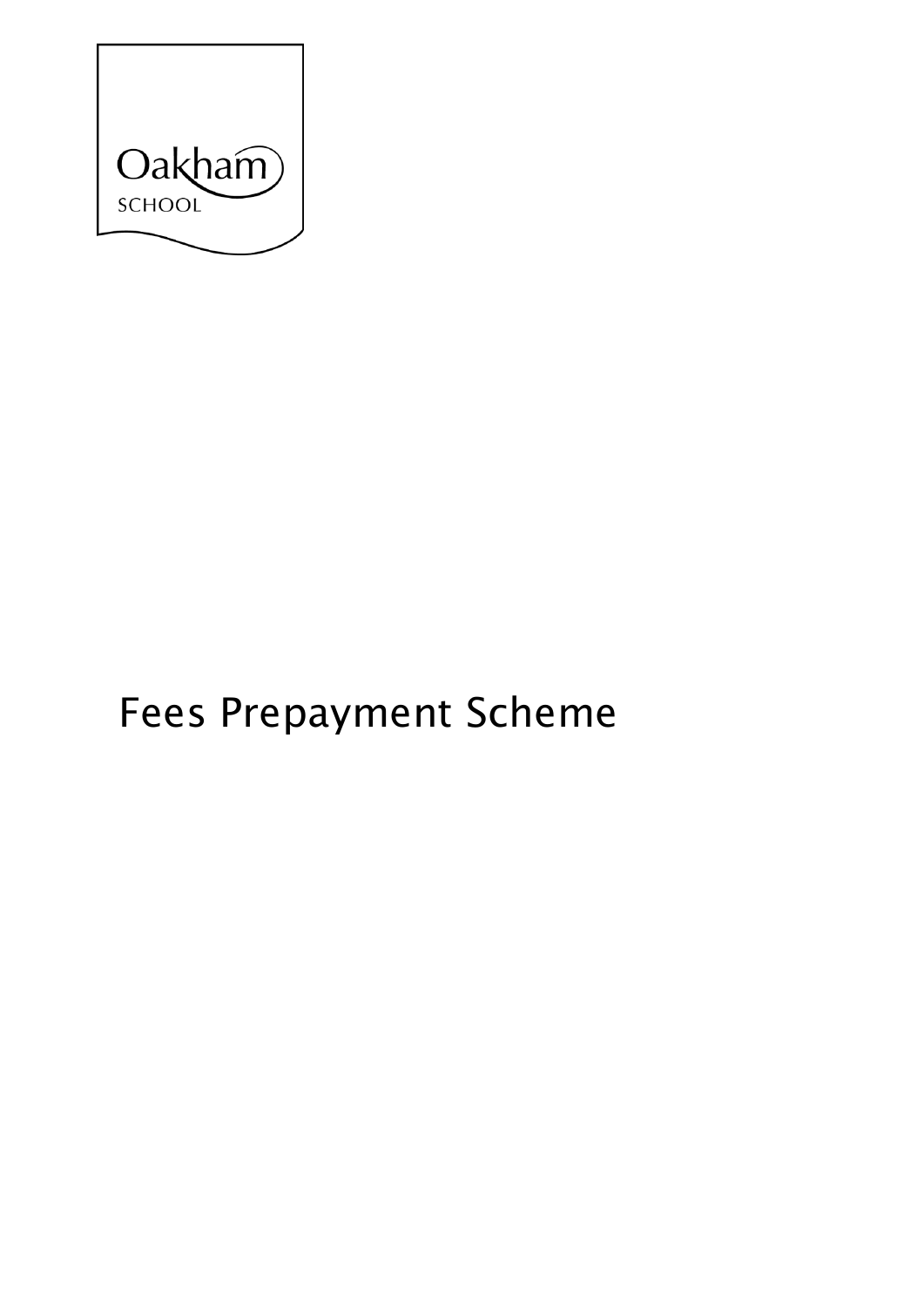## **Oakham School Fees Prepayment Scheme**

The School operates a scheme whereby a lump sum payment may be made by parents, grandparents or others, to cover part or all of estimated future fees. The scheme is designed to provide commercially attractive returns, thereby giving mutual benefit to participants and the School alike.

## **Basis and Tax Advantages**

The Scheme offers a discount against future fees equivalent to the compound interest that would have been earned by the principal sum, both prior to entry and subsequently on the reducing balance (as the agreed termly transfers are put across to the school fees account). The discount rate is fixed from the time the prepayment is made.

No liability to Income Tax arises from this discount.

## **Timing and Amount**

Discount is calculated from the first day of January/April/September following receipt of the prepayment (thus corresponding with the School terms – each being treated as one third of a year).

A quotation can be supplied to provide either:

- A fixed amount of fees for any number of terms, or
- An amount of fees increasing annually to take account of inflation.

Additional prepayments may be made at any time during a pupil's stay at Oakham School.

The minimum prepayment will equate to one year's fees.

### **Flexibility**

.

.

Unlike some commercial schemes which are linked to annuities, the School's simple arrangement of applying a straightforward annual rate of interest to the capital permits flexibility as to timing and amount of termly payment should circumstances alter before or during a pupil's time at the School. Transfers can also be effected between brothers and sisters in the same family if required.

No arrangement fees are charged and amendments to the termly payments can be made without penalty subsequent to the initial payment being received.

### **Inheritance Tax**

Continuing legislation and differing individual circumstances make it impossible to cover this subject and therefore we recommend that professional advice is sought.

However, one important aspect which should be noted is that prepayments made by parents or persons responsible for a child's education and maintenance are fully exempt.

#### **Current Rates and Quotations**

The insert gives an illustrative example of how the Scheme works in practice, together with an application form for a quotation.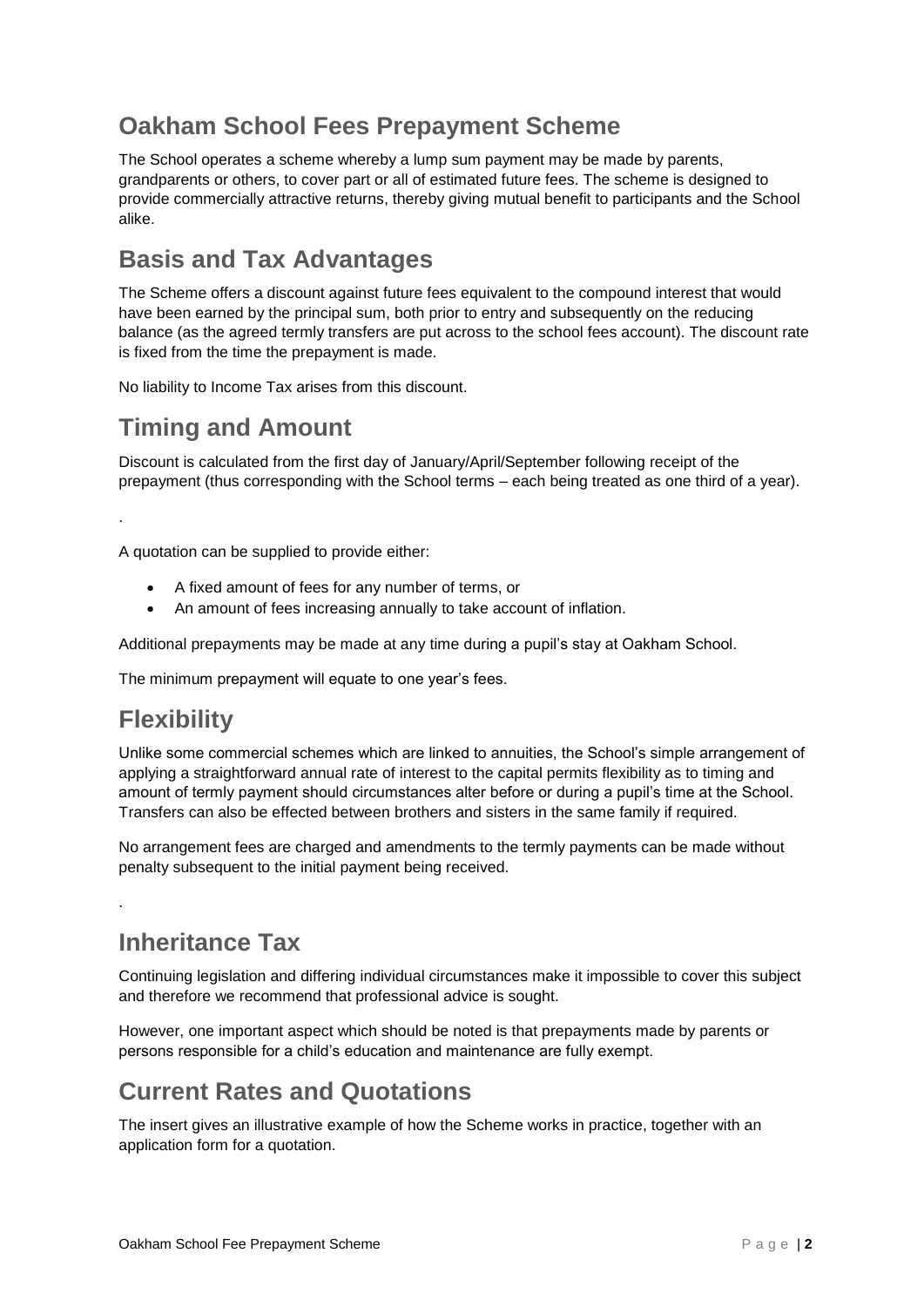Please complete the accompanying application form for an individual quotation, or further information on any aspect of the Scheme, or contact:

The Finance Bursar The Bursary Oakham School 15 Station Road Oakham Rutland LE15 6QT

Phone: +44 (0)1572 758835 [mak@oakham.rutland.sch.uk](mailto:mak@oakham.rutland.sch.uk)

### **Formalities**

The only formality required when a prepayment is made is the participant's signature to a simple agreement acknowledging the terms of the Scheme and detailing the precise termly payments to be made.

## **Conditions of Prepayment of Fees Scheme**

- 1. A fees in advance deposit can only be made upon formal acceptance of a place at the School.
- 2. If a pupil for whom a lump sum has been paid shall not enter the School for any reason, the following options will be available:
	- 2.1. A sum equal to the amount paid will be refunded to the person making the original prepayment
	- 2.2. The value of the termly fees secured by the prepayment be transferred on a termly basis to the school to which the pupil is being sent, subject to the willingness of the second school to accept such arrangements, and it being an educational charity.
- 3. If a pupil for whom a prepayment under this scheme has been made dies or leaves the School before the completion of the period covered by the prepayment there will be refunded that proportion of the original payment as is represented by the number of unexpired terms relative to the total number of terms initially agreed, less any amount owing to the School. Broken terms are not taken into account. If a parent or guardian removes a pupil without a full term's notice one term's fee will be deducted.
- 4. A prepayment under this scheme does not exonerate a parent or guardian from the customary charges by way of registration and entry fees, and charges for extras. Accounts will be rendered before the beginning of each term showing sums due to the School and not covered by the prepayment, or sums due to the parent or guardian when the payment exceeds the amount due. The parent or guardian must discharge sums due to the School before the start of the ensuing term. Any termly refund due to parents or guardians will be held on account unless immediate repayment is requested.
- 5. It should be noted that *this scheme will cover only the termly fees contracted for*. Should there be subsequent increase in the termly rate of fees so covered then this additional cost will be charged on the termly account.
- 6. The School reserves the right to discontinue this scheme at any time or to vary the amounts and conditions of prepayment in respect of new entrants, and in respect of existing prepayment in the event of any adverse changes in the law relating to charities.

*Jan 2020*